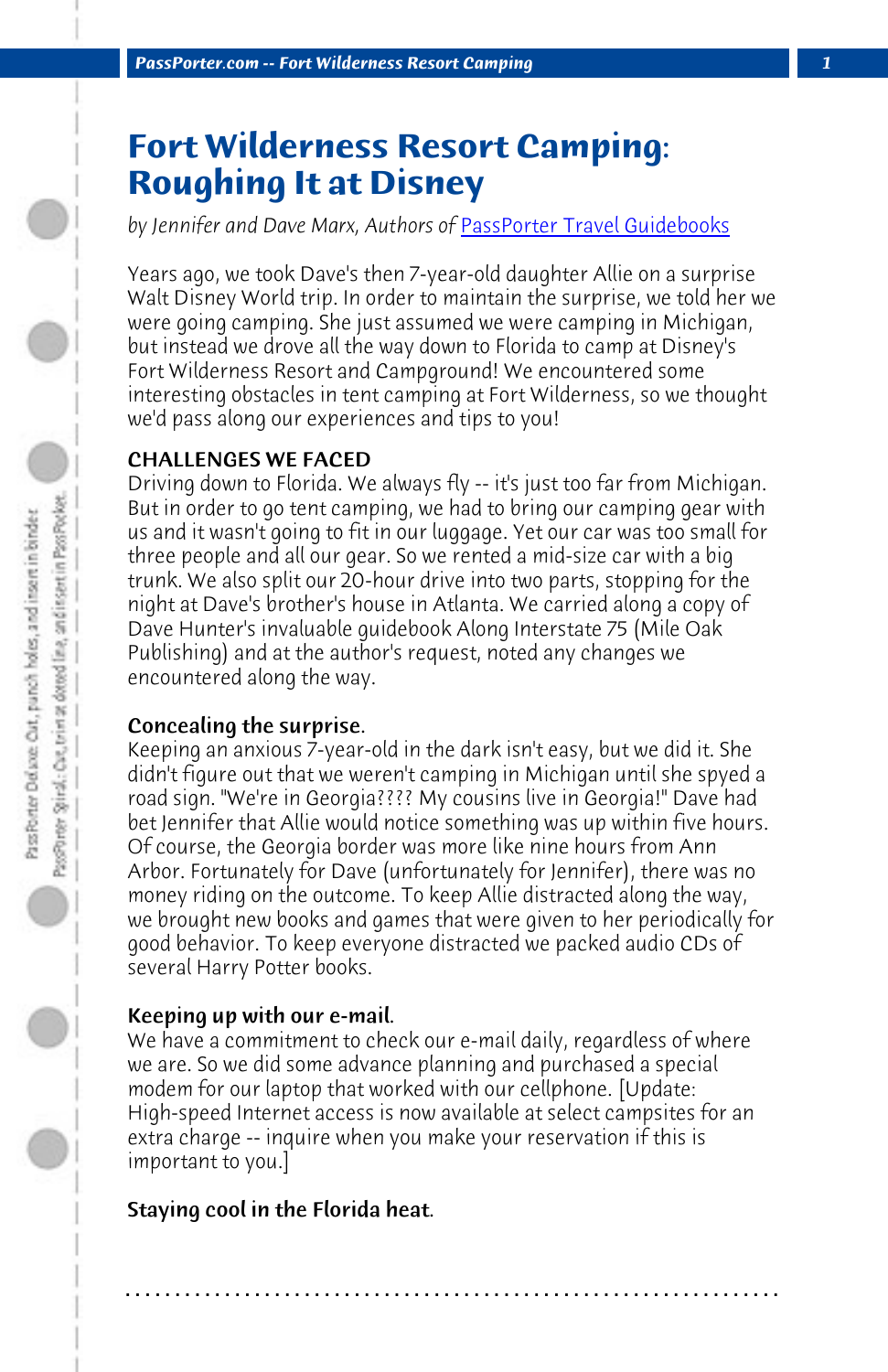We KNEW that Florida would be very hot at this time of the year. To prepare, we purchased a battery-operated fan to use inside the tent. We discarded another idea -- bringing a portable air conditioner -- as being too expensive and bulky. A larger, plug-in fan might have been a good compromise.

#### Getting around the "World."

Having stayed at Fort Wilderness before (in the Wilderness Homes), we knew that getting around was challenging. We hoped that the car would help alleviate that a bit.

# WHAT TO PACK

You'll need virtually everything you'd take on a regular tent camping expedition. Here's an inventory of what we brought: Large three-room tent, small "play" tent, dining tent, groundcloths, outdoor mat, sleeping bags, air mattress, camp chairs, camp table, flashlights, portable fan, lanterns, table cloth, extension cords, clothesline, clothespins, bug repellent, broom and dustpan, trashbags, towels, toiletries, clothes, rain gear, laundry supplies, a roll of quarters, snacks, laptop computer, and cellphone. We did not intend to cook at our campsite, so we left our propane stove and kitchen stuff at home. Everything we brought fit in the truck of a mid-size car, and we used everything we brought.

The dining tent may seem like a luxury to some, but we found it very helpful when it rained (which it did on our second and third days). And remember rain isn't unusual for Florida. Coat your tent seams with sealant before you go, or you may be bailing, just as we were!

The portable fan was priceless in the stifling August heat. The battery-operated fan wasn't large, but it put out a good breeze. We also bought fan misters at the parks and used those to cool ourselves off at night. If we go tent camping at Fort Wilderness again (which we hope to), we WILL NOT go in August if we can help it. It's just too hot.

Among the snacks we brought were marshmallows and S'mores fixin's - though there are no fires allowed at the campsites, a big, central campfire with Chip and Dale is held nightly. You can buy the marshmallow sticks and snacks at the campfire, but it is cheaper to bring them from home. The only problem is that the Florida heat melted our chocolate! Eeewy gooey! So if you plan to eat S'mores , keep the fixin's in a cooler, or just buy them when you need 'em.

We used the laptop and cellphone to keep up with our e-mail while we were camping. The connections were slow and spotty, but it did work for e-mail. Web browsing was another matter, though. Having a 100 foot extension cord for the laptop and phone charger helped greatly,

**. . . . . . . . . . . . . . . . . . . . . . . . . . . . . . . . . . . . . . . . . . . . . . . . . . . . . . . . . . . . . . . . . .**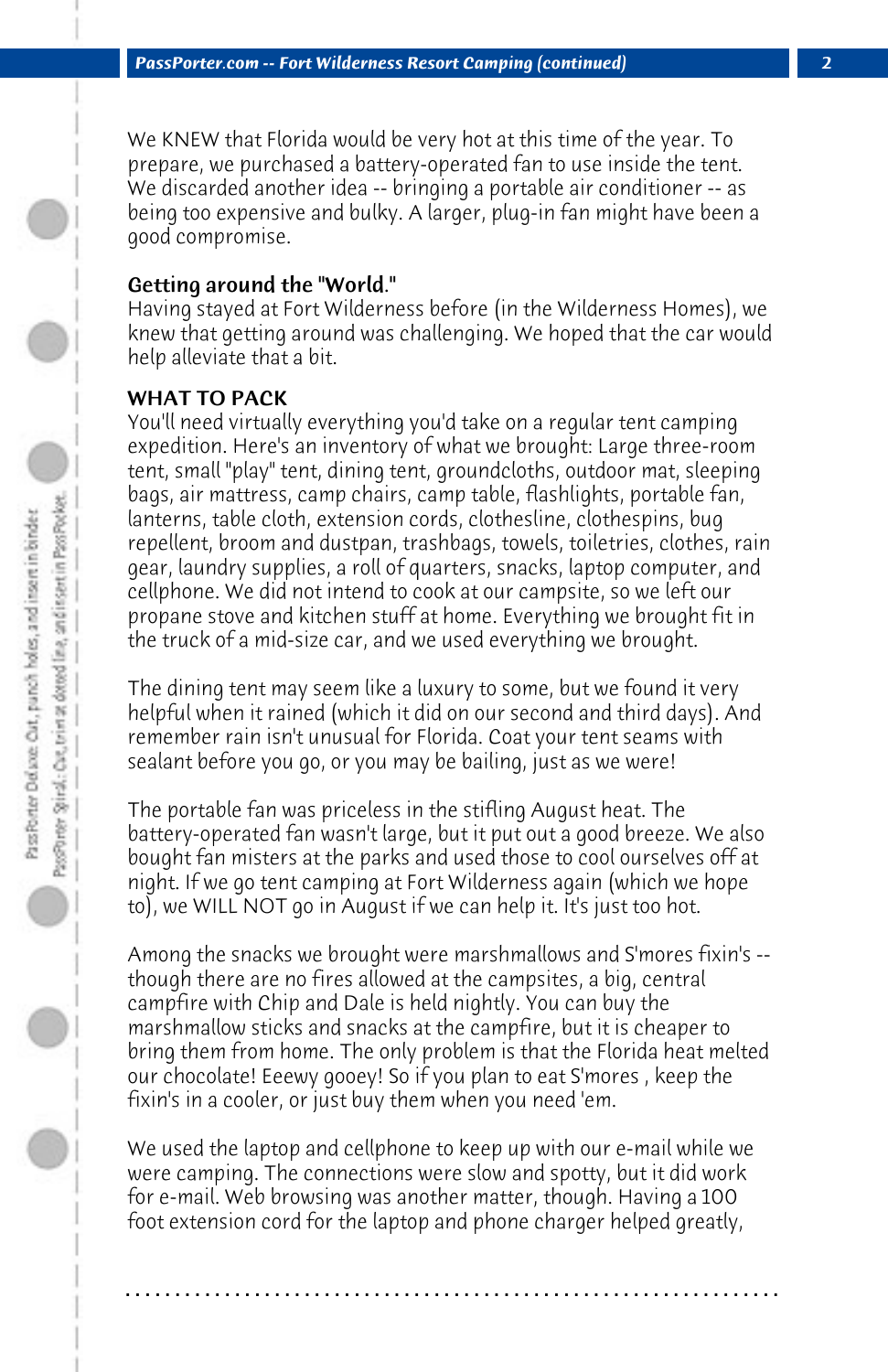*PassPorter.com -- Fort Wilderness Resort Camping (continued) 3*

too. Note: There are some phone jacks at the Reception Outpost (check-in center) which you could use if you are in a similar situation. We used them once, but found it more work to drive up there and plug in than to wrestle with the slow cellphone connections back at the site.

## WHAT WE DID

Tent campers can stay in the partial hookup sites (just water and electricity), but we chose a full hookup site so we'd be a bit closer to transportation (a huge help!). Full hookup adds sewer, which we didn't need of course. We specifically requested a site close to the Comfort Station in loop 800 (Jack Rabbit Run), and our request was granted. We liked loop 800 quite a bit as it was within reasonable walking distance of all the important things: boat transportation, bus transportation, the Trading Post, and the campfire circle. We used the map in PassPorter to choose our loop.

Because we were in a full hookup loop, most of our campground neighbors were in medium to large trailers. As a result, we found that the Comfort Stations (restroom/laundry facilities) weren't overcrowded. And if we visited them at off-hours, we usually had them to ourselves. We found it helpful to keep our resort ID cards and flashlights with us at all times -- the resort ID cards because the Comfort Stations were locked at night and you needed the card to get in, and the flashlights because it was pretty dark around the campground after sunset.

We loved the nightly campfire, singalo[ng, and movie. It wa](disneys-fort-wilderness-cabins)s well worth the time. We also took a canoe trip (we loved it, Allie was a little squeamish). At the last minute, we decided to try for a table at the Hoop-Dee-Doo Re[vue -- we were able to get same-day reservations](http://home.hiwaay.net/~jlspence/faq_fw.htm) and we had a WONDERFUL time. Our table was right next to the stage (we must have gotten someone's cancelled table).

One thing we never did was use the car once we arrived. It was parked in our campsite the entire time. Why not? We simply forgot to use it; it was just too easy to hop on the bus or boat. Besides, driving around Walt Disney World just isn't as magical as letting someone else do the driving.

# WHAT WE WOULD DO DIFFERENTLY NEXT TIME

Just one thing: we'd camp in cooler weather. Other than the heat, we thoroughly enjoyed our Fort Wilderness camping experience, and we're eager to do it again when it the temperature is more moderate.

Be sure to also check out our article on Wilderness Cabins!

Tip: To learn more about Fort Wilderness, visit Jeff Spencer's informative site at http://home.hiwaay.net/~jlspence/faq\_fw.htm

**. . . . . . . . . . . . . . . . . . . . . . . . . . . . . . . . . . . . . . . . . . . . . . . . . . . . . . . . . . . . . . . . . .**